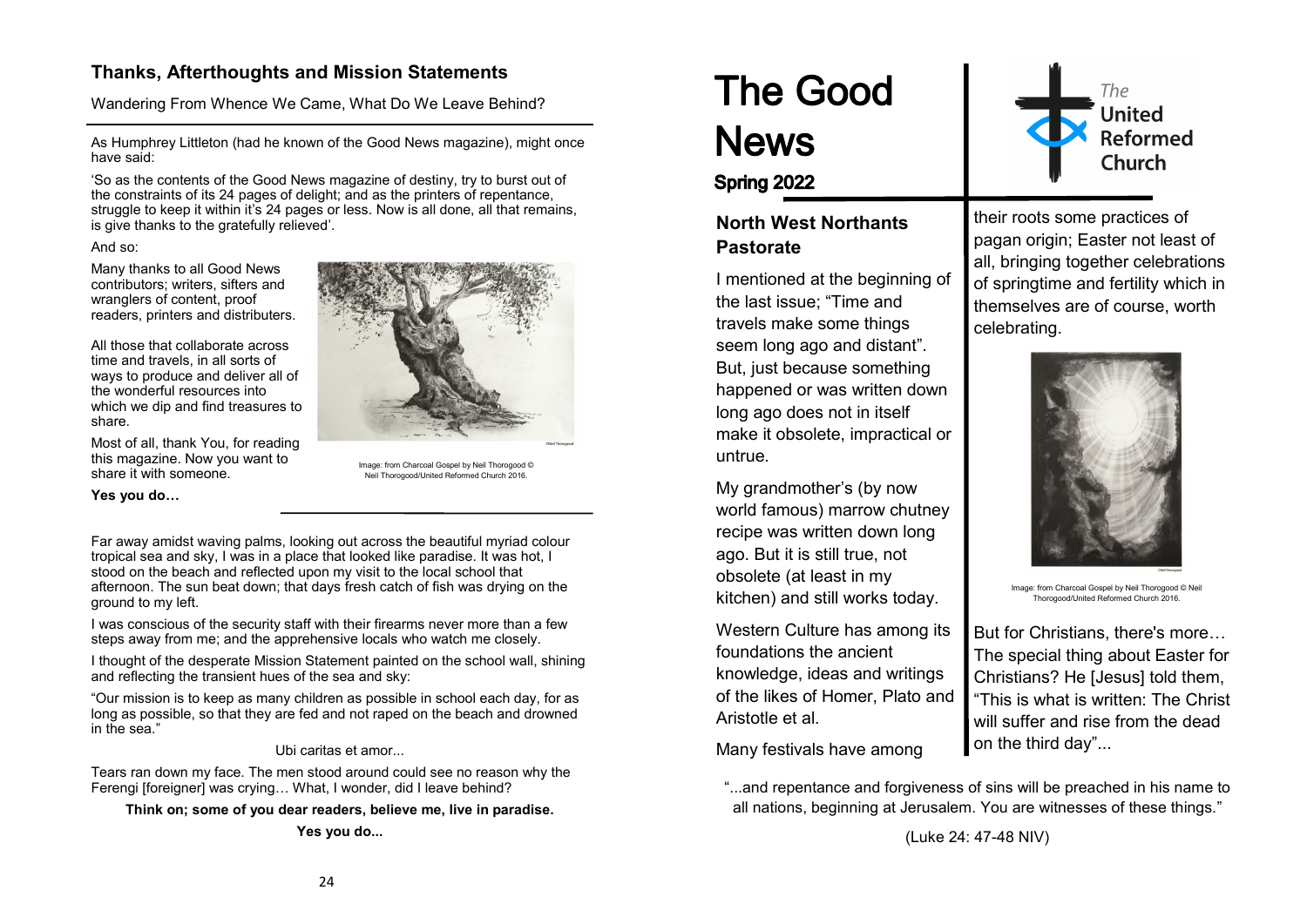# **Inside this Spring Issue**

The Joys of Spring!

| <b>North West Northants</b>         | <b>Contents:</b>                                                         |
|-------------------------------------|--------------------------------------------------------------------------|
| Pastorate:                          | 3 Editorial                                                              |
| Minister                            | 4 A message from Rev. Liz Adams                                          |
| Interregnum                         | <b>7 Prayers from Michael Bond</b>                                       |
| <b>Long Buckby URC</b>              | 8 Long Buckby URC News                                                   |
| <b>Brington Road</b><br>Long Buckby | <b>10 Creaton URC News</b>                                               |
| NN67RW                              | 11 Kilsby URC News                                                       |
| Secretary: Lucy Faulkner            | 12 Diary of Church Services                                              |
| 07738 156722                        | <b>14 Crick URC News</b>                                                 |
| <b>Creaton URC</b>                  | <b>15 Lent Courses</b>                                                   |
| <b>High Street</b>                  | <b>16</b> The Story Behind The Hymn                                      |
| Creaton                             | 18 Thinking about the Lectionary                                         |
| <b>NN6 8NA</b>                      | <b>19 Lectionary Readings Dec</b>                                        |
| Secretary: Geoff Townsend           | 20 Lectionary Readings Jan                                               |
| 01604 821186                        | 21 Lectionary Readings Feb                                               |
| <b>Crick URC</b>                    | 22 A Late Night Reflection                                               |
| Chapel Lane                         | 23 Tearfund Lent Appeal                                                  |
| Crick<br>NN67TW                     | 24 Thanks and Afterthoughts                                              |
| Secretary: Brenda Morgan            | <b>Editor Andrew Bodsworth</b>                                           |
| 01788 822564                        |                                                                          |
| <b>Kilsby URC</b>                   | editor@longbuckbyurc.org.uk                                              |
| <b>Chapel Street</b><br>Kisby       | Deadline for contributions to next<br>issue: 16th May 2022               |
| <b>CV23 8XE</b>                     | <b>Good News welcomes contribu-</b><br>tions from readers, though publi- |

Treasurer: Val Janes 01788 822751

|  | Tearfund Lent Appeal Michael Bond asked you to consider this; |
|--|---------------------------------------------------------------|
|--|---------------------------------------------------------------|

Poverty Isn't Part of Gods Plan. You Are.

#### **When the coronavirus pandemic struck Rwanda, it pushed many people further into poverty. Take Laetitia's community…**

Laetitia is a farmer in Rwanda, where life has been tough. She struggled to earn an income and provide for her children, as did many in her community. But then Laetitia heard about a self-help group – set up by Tearfund's local church partner. 'Before I joined the group, life was tough. As a woman these days, when you don't have a source of income, life gets hard.'

These groups bring together people from across the community to read the Bible, support each other and save money for the future. Being part of the group also gave Laetitia the skills and the confidence to start her own small business raising chickens. 'We were able to sell eggs and get money to meet basic household needs and buy food for our children.' shares Laetitia.

By donating to our Lent Appeal you will be helping more people around the world, like Laetitia, lift themselves out of poverty. And stay there.

Things were going well. But then the pandemic hit and there was no market for the eggs. Laetitia's business – and those of others in her community – came to a standstill. But self-help groups like Laetitia's mean that when times are difficult, people have the support they need. This pandemic has taught us that we need each other – and that we all need a safety net.

'The advantage we had over others as group members [was] at least we managed to share what we had in our treasury to feed our families during this terrible period,' shares Laetitia. 'We used that money to prepare for the lockdown . 'We didn't suffer like most people in our community who did not belong to self-help groups. The utmost importance of this group to me is love. We sit and discuss and learn about love and the word of God. We find ways to support one another and at the end of the day, you find yourself benefitting the way you didn't before.'

During lockdown, Laetitia's group spent time making handicrafts and even won a competition, giving them a cash prize to invest in their community. They are now working to build their businesses back up. Through joining together, they can beat poverty. 'With God's support, I will one day get the needed money to start again,' says Laetitia. 'God does miracles. If God enables me to get some money, I will immediately start-over again with the poultry business. It's the business that allows me to make profit, and which is easy for me at my age.'

**To donate or find out more search: Tearfund Lent Appeal online.**

cation is not guaranteed.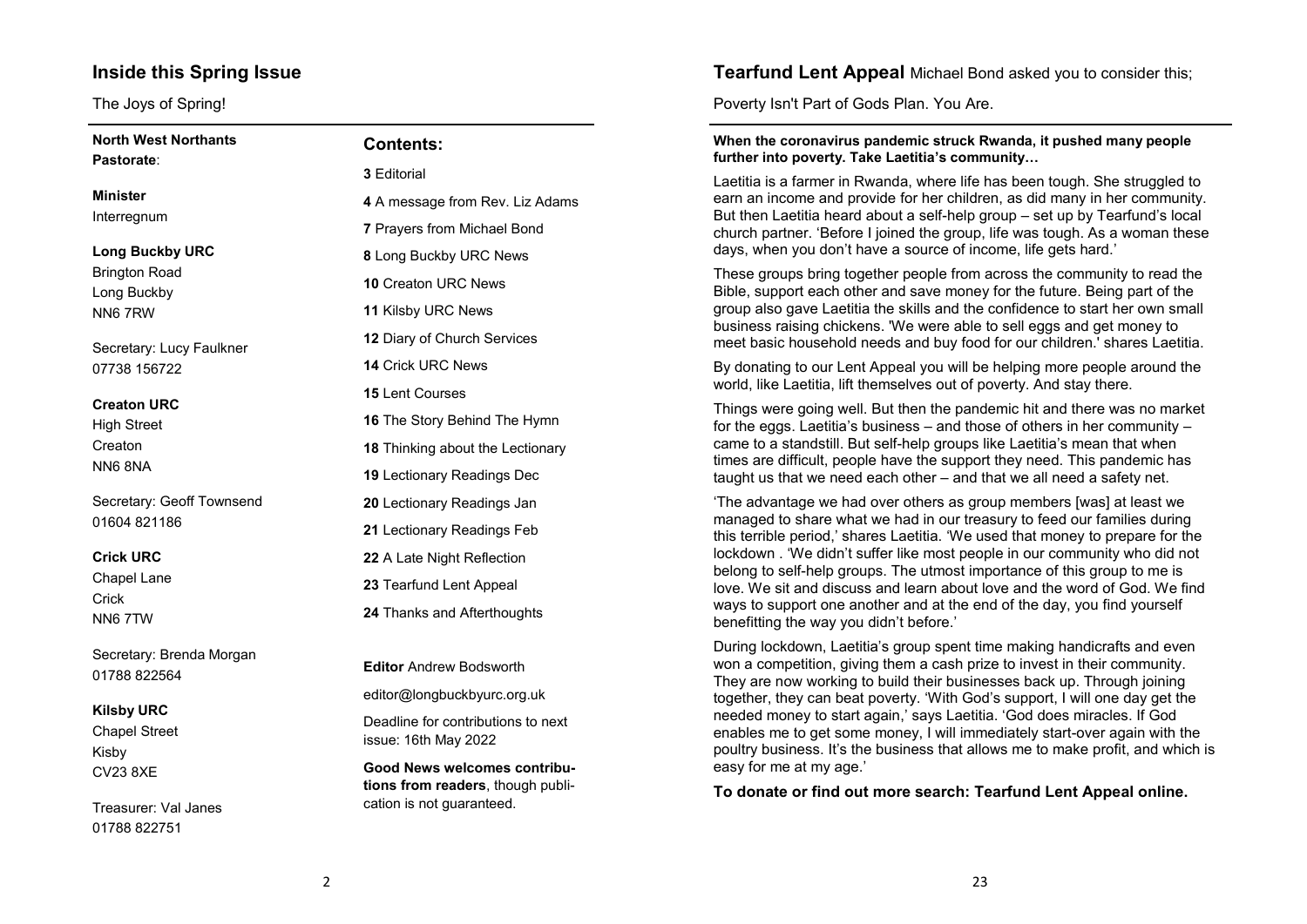# **A Late Night Reflection: And The Page Fell Open...**

Coming Together, Drifting Apart and Moving On

Here I am again, late at night, I pick up the Charcoal Gospel booklet once more and start to look, the page falls open, I start to read; sometimes enough is said.

#### **Meditation**

Mary,

Love and faithfulness have brought you here. You come to honour the dead, to do what gentleness and respectfulness require. Your spices will stave off the corruption of his corpse, for a while. 'Mary.' A million tellings must not blind us to the miracle of this moment. You come expecting death; and life greets you. Life breaks the tomb, crashes the stone, hurtles into history. Christ is risen!

(Meditation: from Charcoal Gospel by Neil Thorogood © Neil Thorogood/United Reformed Church 2016.)



Image: from Charcoal Gospel by Neil Thorogood © Neil Thorogood/United Reformed Church 2016.

# **Editorial**

Whose Name is This?

## **Hello,**

Some amazing things happen in our churches, so don't be frightened, come on in!

Church is not a members club, so everyone can come along and be welcomed, familiar or stranger. You have a place waiting here. Yes you do...

It is wonderful that we are getting back on course with supportive activities and events, both within our churches and in our wider communities.

These important communal activities, which might include coffee mornings, social and charitable events, even beetle drives, charitable as they might be; do not to entirely define the Church.

Might they in fact be seen as the coming together of people, serving with love and mutual respect, to support the Spiritual work of the Church; as sometimes expressed in individual Church mission statements?

Like many of you, I have come to realise, church buildings (important facilities that they are) are just that, buildings.

We, are the Church, the people. It's stating the obvious, I know that now, but I am a bit slow sometimes… It is the people who express charity and love.

This brings to mind the words of the famous hymn often sung by choirs; "Ubi caritas et amor, Deus ibi est".

That is; "Where there is charity and love, there is God"; frequently sung on a Maundy Thursday.

A reminder that after darkness and loss there is new birth and indeed resurrection.

His Name is Jesus.

But then you know that don't you?

Yes you do...

**Andrew.**



Image: from Charcoal Gospel by Neil Thorogood © Neil Thorogood/United Reformed Church 2016.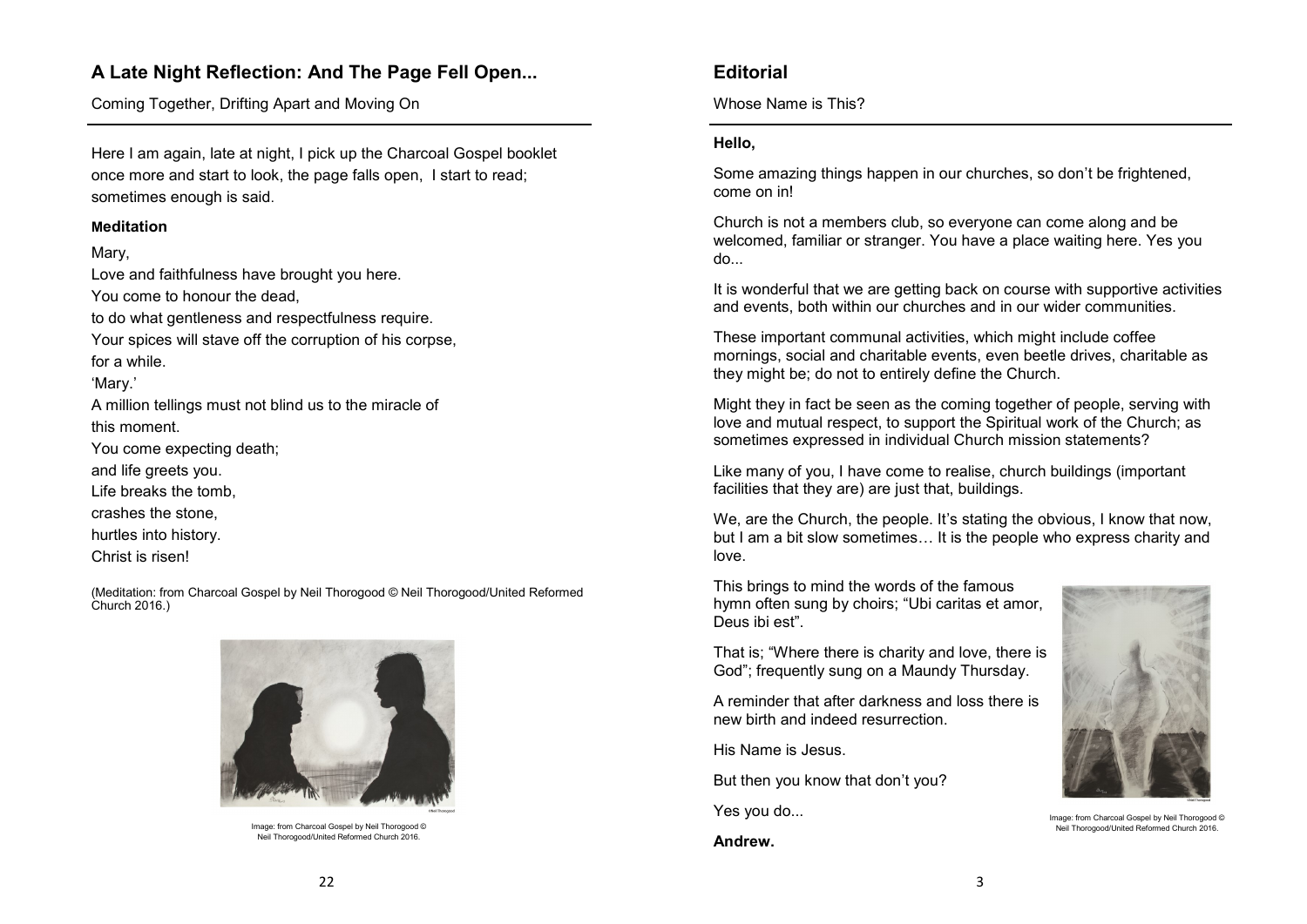# **A Message for All**

From Rev. Liz Adams

# **Dear Friends,**

It's been a long, hard winter, hasn't it? In fact, it feels like it's been winter for two years – a bit like Narnia! I feel like I've done funeral after funeral – both here, and in my last parishes. And mainly for people I knew or have begun to get to know. And everyone I know seems to have experienced the same. Several deaths or illnesses or other difficulties. We're all feeling exhausted from Covid, and its restrictions and drawbacks, and the world is not a happy place for other reasons too.

Thankfully, spring is springing. As I write, I've felt the heat of the sun despite the cold wind, the snowdrops are poking up out of the ground, and I know the daffodils and crocuses are on their way. I know, because it happens every year, without fail. God has set these things in place, I believe, to give us hope in the dark times.



Image: from Charcoal Gospel by Neil Thorogood © Neil Thorogood/United Reformed Church 2016.

# **Lectionary Readings**

May 2022

| <b>Third Sunday of Easter</b><br>Acts 9:1-6, (7-20)<br>Revelation 5:11-14<br>John 21:1-19<br>Psalm 30            | May 1         |  |
|------------------------------------------------------------------------------------------------------------------|---------------|--|
| <b>Fourth Sunday of Easter</b><br>Acts 9:36-43<br>Revelation 7:9-17<br>John 10:22-30<br>Psalm 23                 | May 8         |  |
| <b>Fifth Sunday of Easter</b><br>Acts 11:1-18<br>Revelation 21:1-6<br>John 13:31-35<br>Psalm 148                 | May 15        |  |
| <b>Sixth Sunday of Easter</b><br>Acts 16:9-15<br>Revelation 21:10, 22-22:5<br>John 5:1-9<br>Psalm 67             | <b>May 22</b> |  |
| <b>Seventh Sunday of Easter</b><br>Acts 16:16-34<br>Revelation 22:12-14,16-17,20-21<br>John 17:20-26<br>Psalm 97 | May 29        |  |

## **Weaving Sacred and Secular May**

3rd World Laughter Day (worth looking up) 15th—21st Christian Aid Week 22nd Aldersgate Sunday 26th Ascension Day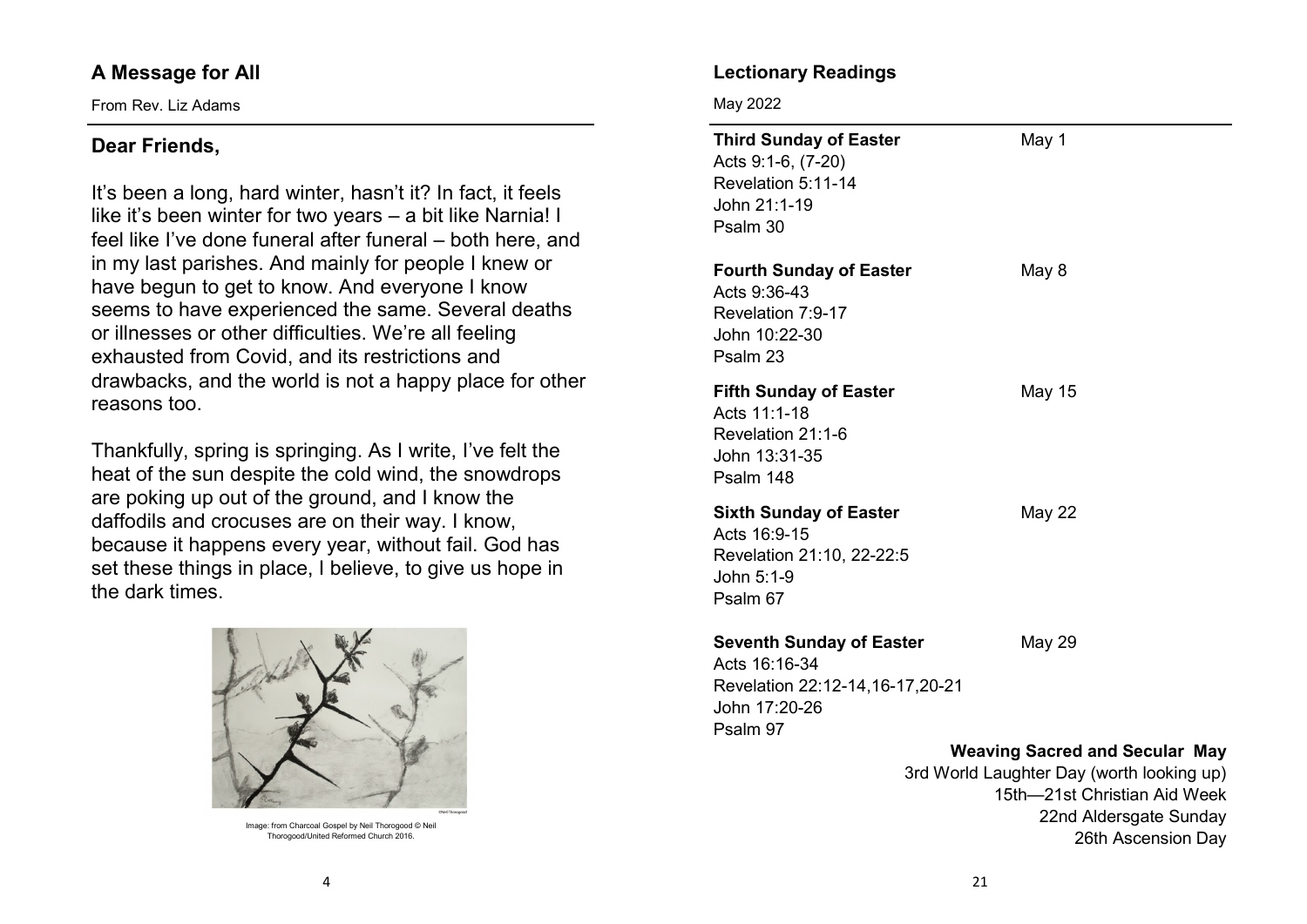# **Lectionary Readings**

23rd St. George 's Day

April 2022

| <b>Fifth Sunday in Lent</b><br>Isaiah 43:16-21<br>Philippians 3:4b-14<br>John 12:1-8<br>Psalm 126<br><b>Palm Sunday</b><br>Isaiah 50:4-9a<br>Philippians 2:5-11<br>Luke 19:28-40<br>Psalm 118:1-2, 19-29<br><b>Easter Day</b> | April 3<br>April 10 | We know spring will come and summer will follow. The<br>days will last for longer and the nights will be shorter. At<br>the same time as all the deaths, we have heard of new<br>life – new babies being born to children and<br>grandchildren of our church and community, new babies<br>being baptised in our churches, and new friends as<br>groups start up again. |
|-------------------------------------------------------------------------------------------------------------------------------------------------------------------------------------------------------------------------------|---------------------|------------------------------------------------------------------------------------------------------------------------------------------------------------------------------------------------------------------------------------------------------------------------------------------------------------------------------------------------------------------------|
|                                                                                                                                                                                                                               | April 17            | I'm writing this on Candlemas – the day the church<br>celebrates Jesus as the Light of the World, being<br>presented in the temple as a baby, 40 days after his<br>birth.                                                                                                                                                                                              |
| Acts 10:34-43<br>1 Corinthians 15:19-26<br>Luke 24:1-12<br>Psalm 118:1-2, 14-24                                                                                                                                               |                     | It's the official end of Christmas, and as a church, we<br>begin to look now towards Lent, and Jesus' death and<br>Resurrection. Another example of sadness, turning to<br>joy; of death into life; and of despair into hope. God has                                                                                                                                  |
| <b>Second Sunday of Easter</b><br>April 24<br>Acts 5:27-32<br>Revelation 1:4-8<br>John 20:19-31<br>Psalm 118:14-29                                                                                                            |                     | done this with us his people time and time again,<br>throughout the Bible, through Jesus, and on into the<br>church communities over generations in every nation.                                                                                                                                                                                                      |
|                                                                                                                                                                                                                               |                     | Sometimes churches go through a time of quiet, of<br>struggle, of loss. But they are always renewed, always<br>resurrected, always grow again. The church has<br>continued for generations in this place, it's been steeped<br>in prayer and it's exciting to look back and see what God                                                                               |
| <b>Weaving Sacred and Secular April</b><br>7th World Health Day<br>15th Good Friday<br>17th Easter Sunday<br>22nd Earth Day                                                                                                   |                     | has done in the past, and we look forward with<br>anticipation to see what God is going to do next in this<br>place - both in terms of numbers but even more<br>importantly, in our own lives.                                                                                                                                                                         |

[Cont...

**A Message for All cont.**

From Rev. Liz Adams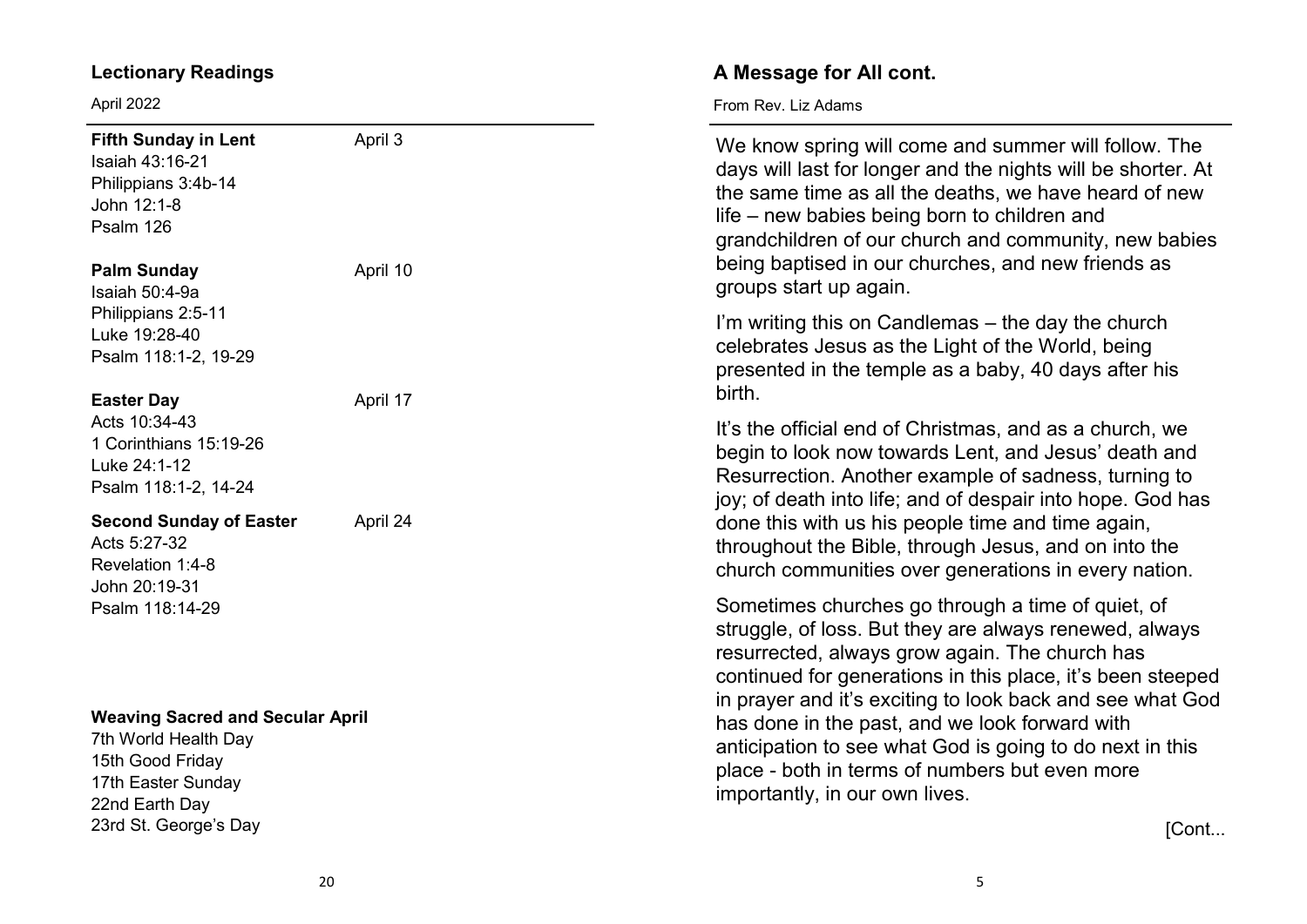# **A Message for All cont.**

From Rev. Liz Adams

How will we grow in faith, understanding and love of God and each other? We look forward with hope.

Hope is everything.

May God bless us and give us hope this Lent and always.

# **Blessings.**

# **Rev Liz.**

The Reverend Liz Adams is Minister of Northampton Pastorate, Castle Hill URC and Doddridge Memorial URC..

Synod has appointed the Revd Liz Adams as the Area Transitional minister for the churches of West Northamptonshire Long Buckby; Kilsby; Crick and Creaton plus Duston from September 2021 to September 2022



Image from Charcoal Gospel by Neil Thorogood © Neil Thorogood/United Reformed Church 2016.

Replenishing Refilling, topping up Whether it is faith or forgiveness It might be love, trust, confidence, hope or even the forgiveness of sin Some things just need constantly topping up Give thanks for the cup and basket that overflow Do you share the bread and wine? Yes you do...

# **Lectionary Readings**

March 2022

Psalm 32

| <b>First Sunday in Lent</b><br>Deuteronomy 26:1-11<br>Romans 10:8b-13<br>Luke 4:1-13<br>Psalm 91:1-2, 9-16 | March 6  |
|------------------------------------------------------------------------------------------------------------|----------|
| <b>Second Sunday in Lent</b><br>Genesis 15:1-12,17-18<br>Philippians 3:17-4:1<br>Luke 13:31-35<br>Psalm 27 | March 13 |
| <b>Third Sunday in Lent</b><br>Isaiah $55:1-9$<br>1 Corinthians 10:1-13<br>Luke 13:1-9<br>Psalm 63:1-8     | March 20 |
| <b>Fourth Sunday in Lent</b><br>Joshua 5:9-12<br>2 Corinthians 5:16-21<br>Luke 15:1-3, 11b-32              | March 27 |

## **Weaving Sacred and Secular March**

1st Shrove Tuesday 2nd Ash Wednesday 8th International Women's Day 22nd World Water Day 26th Earth Hour 27th Mothering Sunday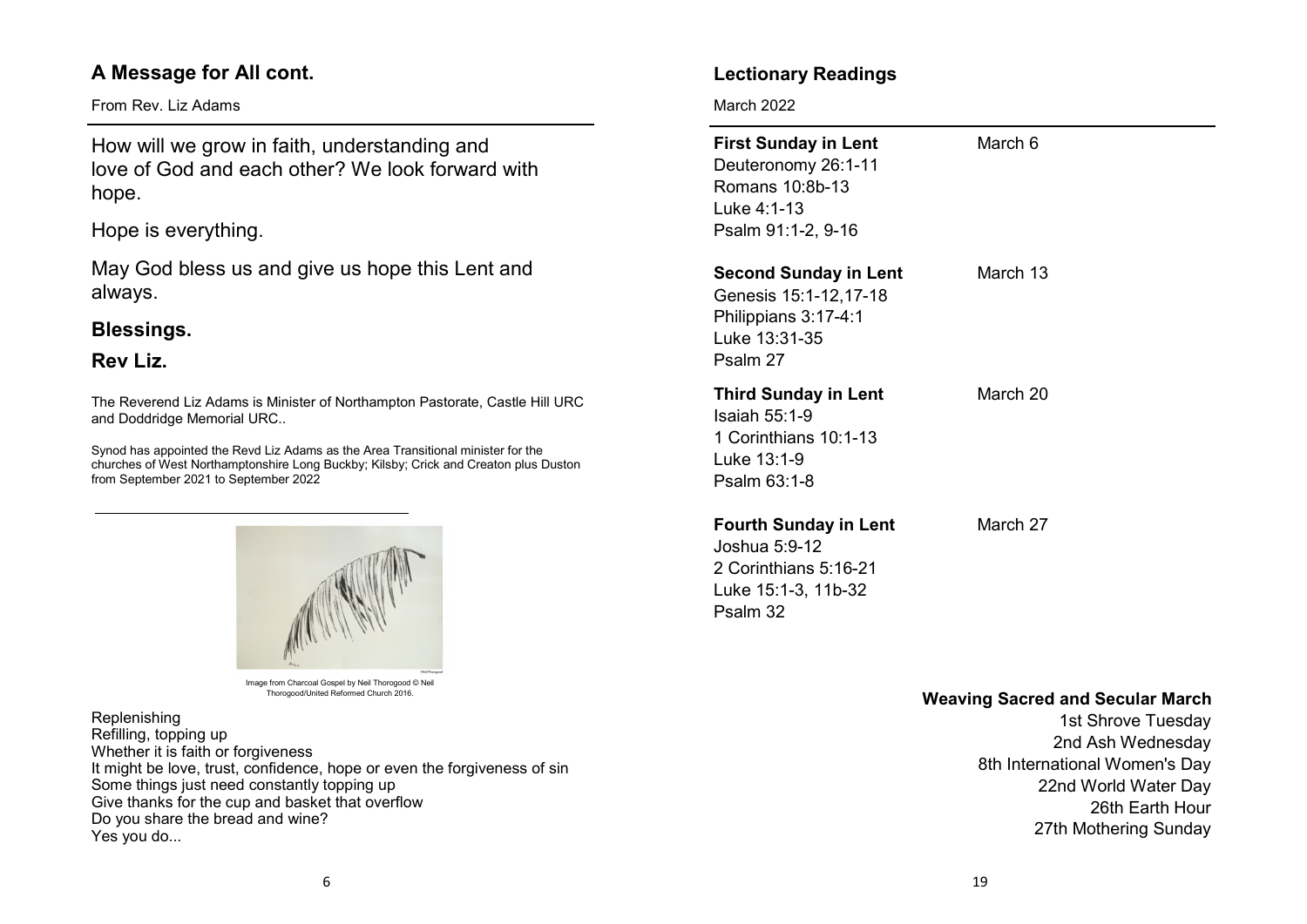# **Thinking About the Lectionary**

## The Seasons of a Church Year

The seasons move on! From Lent through Easter and on toward Pentecost; but what did all these things mean and for whom? What do they mean for us, here today?

For many, these words are archaic, even arcane (just like those words). But, let us briefly consider Lent; no, it's not what the bank did with our savings, it simply refers to the time of year, when the days lengthen. In other words, spring.

Lent (spring) has long been associated with fasting, abstaining perhaps from meat on certain days but (ironically later) consuming grain, for example in the form of bread. (Choose your period of history and denomination).

In later Christian times, some have it that this might have been to resist temptation; remembering the temptation of Christ in the desert for forty days and nights before he began his ministry. (Refusing to turn stones into bread).

But enough of bread and stones, after all there are plenty of people in the world that would, and do, offer us stones for bread even today; without the merest hint of irony...

Image: from Charcoal Gospel by Neil Thorogood © Neil Thorogood/United Reformed Church 2016.

Again, perhaps we should remember; these seasons, traditions and rituals of the Church; these activities and events, are not the Church.

Again for some people they might however, be the activities and events that serve to support the Spiritual work of the Church. Seasons that give structure and variety; a variety that it might be hoped covers the whole cycle of the year.

This Lent season serves us well if it reminds us that; "It is written: man shall not live by bread alone, but by every word that proceeds out of the mouth of God". Matthew 4:4, NIV.

Easter and Pentecost? Oh yes, with the renowned, lightening speed of the Church, I will come back to these, perhaps next year, or the year after...



From Rev. Michael Bond

# **For Prayer**

This quarter we are asked to think of, remember and pray for:

- Jesus said, "Love as I have loved you". Do we need a vision of God rebuking us for the people we dislike without knowing the facts!?
- How should we spiritually care for people?
- A person said, "I fast, but I find it difficult to be quiet before the Lord". Whether we fast or not, we should be quiet before the Lord sometime in Lent; what should that mean for us?

Give thanks. Always give thanks for an answered prayer.

Seen on a poster while on holiday in Spain: 9 out of 10 worries do not materialise.



Spiritual work of the Church along with its prayer reaches out Far beyond its buildings, seeping into a wider community and world A human reflection of the power of the Holy Spirit We cant help but try to reach out To shine back however faintly The life giving love Take hold the hand of God Be brought out into the shinning Light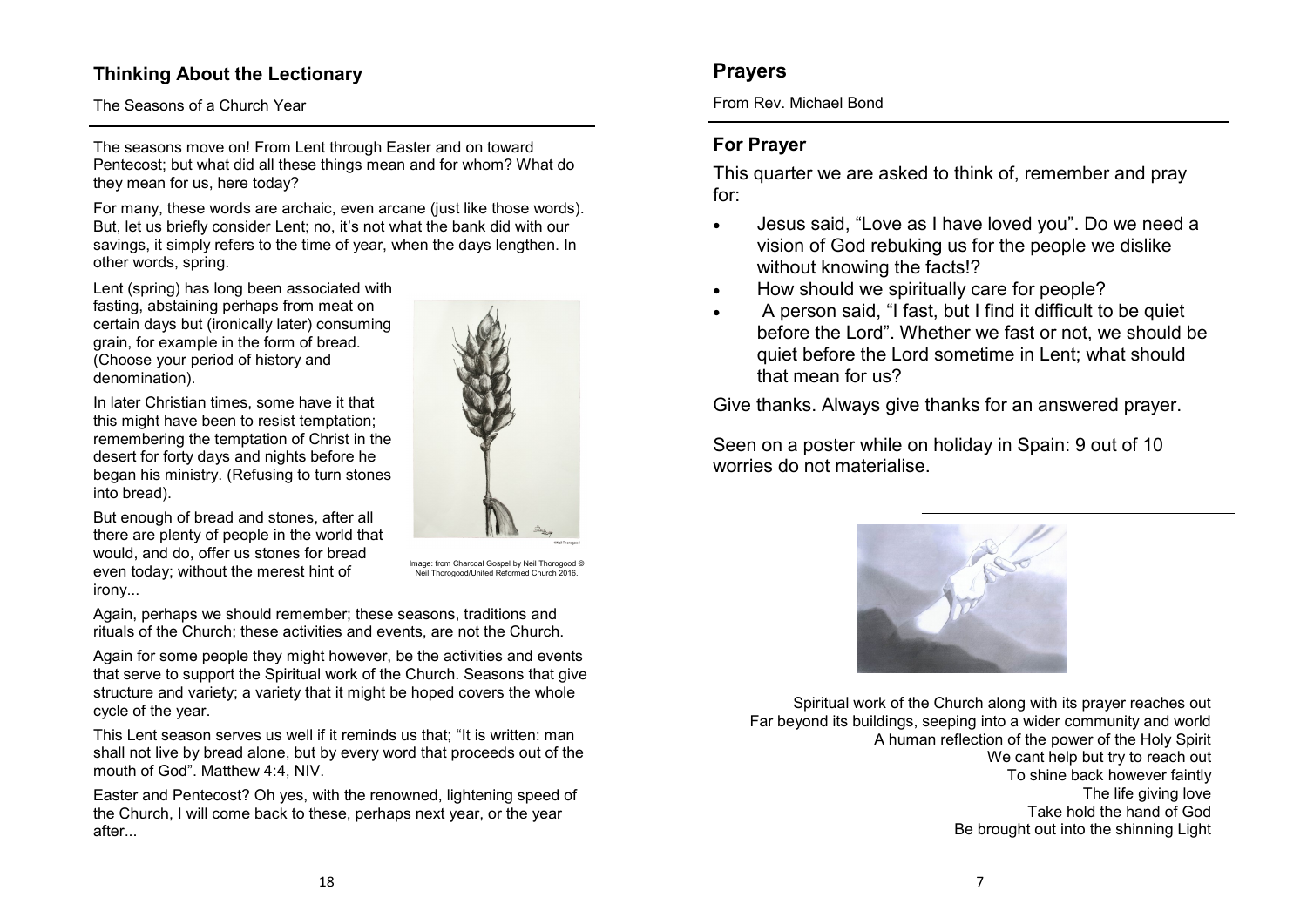# **Long Buckby News**

News from Peggy and Michael Bond

#### **Hello from Long Buckby everyone!**

#### **Our Flower Rota:**

| March 6th  | Peggy Bond                  |
|------------|-----------------------------|
| March 13th | Don Bird                    |
| March 20th | Lucy Faulkner               |
| March 27th | Peggy Bond                  |
| April 3rd  | Grace Mawby, Sue & Kath     |
| April 10th | Marion Boucher              |
| April17th  | Mary Bignell                |
| April 24th | Kath Packer (24th)          |
| May 1st    | The Bruce Family (1st)      |
| May 8th    | Rita Stowe (10th)           |
| May 15th   | Gill Best                   |
| May 22th   | Norman Chandler             |
| May 29th   | United Service at Crick URC |

#### **Birthday Wishes to:**

| April | Don Bird                                  |
|-------|-------------------------------------------|
| May   | Dianna Babb, James Faulkner, Mark Ellison |

#### **Hope Centre**

Please remember the collection box for the Hope Centre in Northampton. Food, coffee, tee bags, cleaning materials and laundry detergents very welcome.

#### **Coffee mornings**

The first Saturday in March for Dementia Café in Daventry

These Charity Coffee Mornings will be held every first Saturday for the rest of the Year. See the Notice board and Long Buckby URC web site for further information.

# **The story behind the hymn**

O Love That Will Not Let Me Go — Contributed by Norman Chandler

I am quite sure that the whole work was completed in five minutes and equally that it never received at my hands any retouching or correction. I have no natural gift of rhythm. All the other verses I have ever written are manufactured articles; this came like a dayspring from on high."

The four verses begin with the key words Love, Light, Joy, and Cross. These are names attributed to Christ.

Love, is a haven for a "weary soul" and is as deep as the "ocean"

Light, our "flickering torch" is strengthened by the "sunshine's blaze" of Christ, the light of the world.

Joy, a joy that seeks for us "through pain" like a rainbow promise of hope following rain.

Cross, following suffering the "blossoms red" are formed that lead to the birth of new life.

This hymn was chosen for inclusion at the request of a member. If you would like to know about your favourite hymns origins please contact the editor.

## **Let us remember of our hallowed buildings and practices:**

"...if these holy places, things, and days cease to remind us, if they obliterate our awareness that all ground is holy and every bush (could we but perceive it) a Burning Bush , then the hallows begin to do us harm."

C. S. Lewis, Letters to Malcolm; Chiefly on Prayer (Geoffrey Bles, 1964)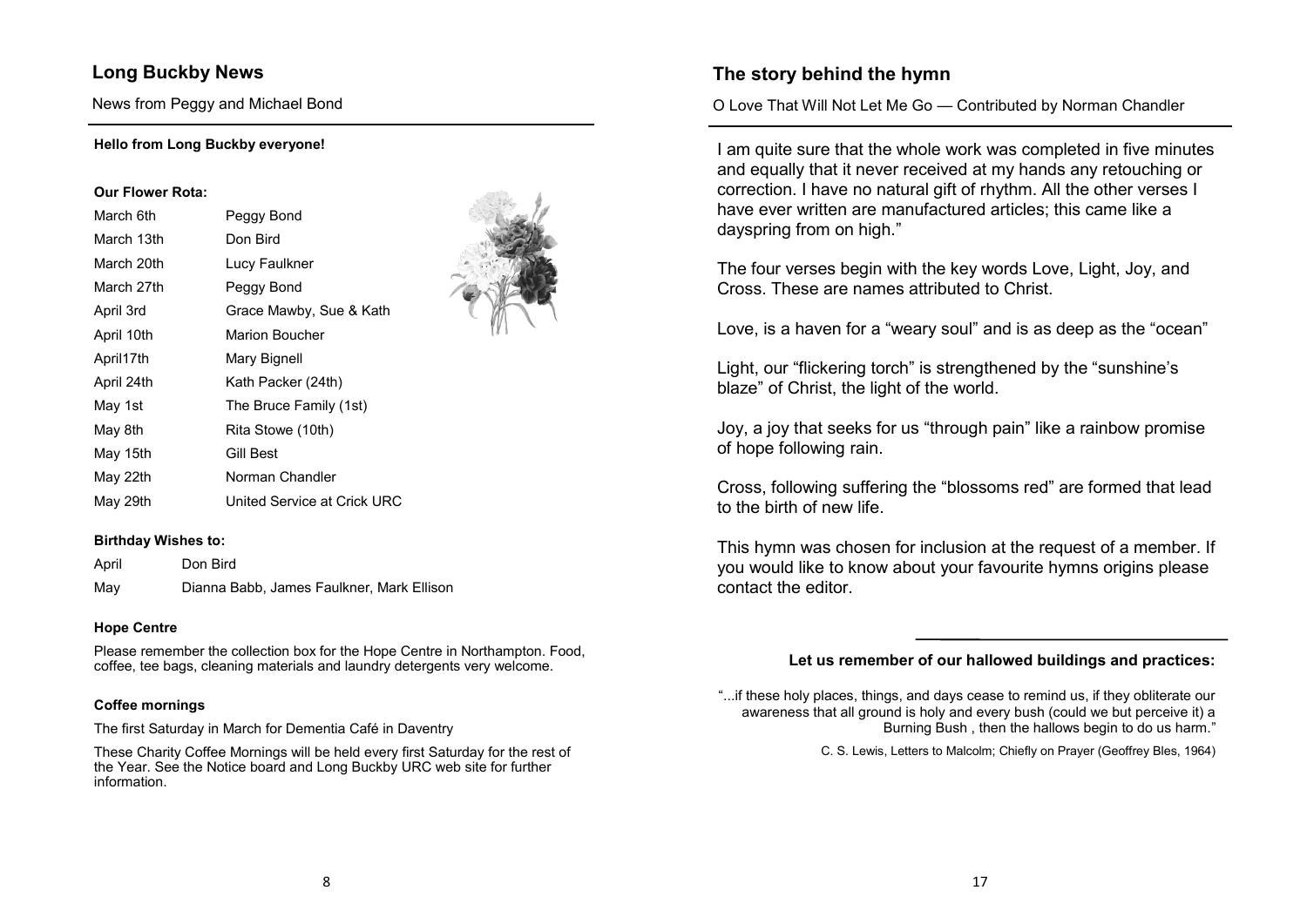# **The story behind the hymn**

O Love That Will Not Let Me Go — Contributed by Norman Chandler

You know the one, yes you do...

O Love that will not let me go, I rest my weary soul in thee; I give thee back the life I owe, That in thine ocean depths its flow May richer, fuller be.

George Matheson was the eldest of 8 children, a brilliant student at school; however at Glasgow University he began to go blind and was advised that there was no cure. Upon hearing the diagnosis his fiancé decided that she could not marry a blind man and broke off the engagement.

With the help of his sister, who incidentally learned Greek, Latin and Hebrew, he was a brilliant student and she continued to assist with his pastoral responsibilities in parishes in Glasgow and Edinburgh. He continued his theological studies obtaining a Doctorate of Divinity and a LL.D. (Doctor of Laws).

Twenty years after graduation on the eve of his sister's wedding, his shock rejection resurfaced. His own account stated that; "My hymn was composed in the manse of Innelan (which is on the Firth of Clyde) on the evening of the 6 th of June 1882 … Something happened to me, which was known only to myself, and which caused me the most severe mental suffering.

The hymn was the fruit of that suffering. It was the quickest bit of work I ever did in my life. I had the impression rather of having it dictated to me by some inward voice than of working it out myself.

## **Andrew Howes Invites You; Fun, Fish and Chips**

The Beetles Are Back! (still not the Beatles (unfortunately))



Long Buckby URC

**Fish and Chip Lunch and Beetle Drive**

Saturday 26 March 2022 12.00 – 14.00

£7.50 to include lunch and dessert

There will be a Raffle.

Please contact Andrew Howes to book your place

07814076027

01327705115

andrewhowes66@gmail.com

I remind you, some beetles do look like ants; like the 'Anthicidae' in fact, sometimes called 'flower beetles'. This particular example, for it is indeed one of these, seems not to like the look of those (disproportionately small) flowers opposite as on this occasion it (I am unsure of its gender) has turned its back!

No Beetles will be harmed during this event (although some fish might be)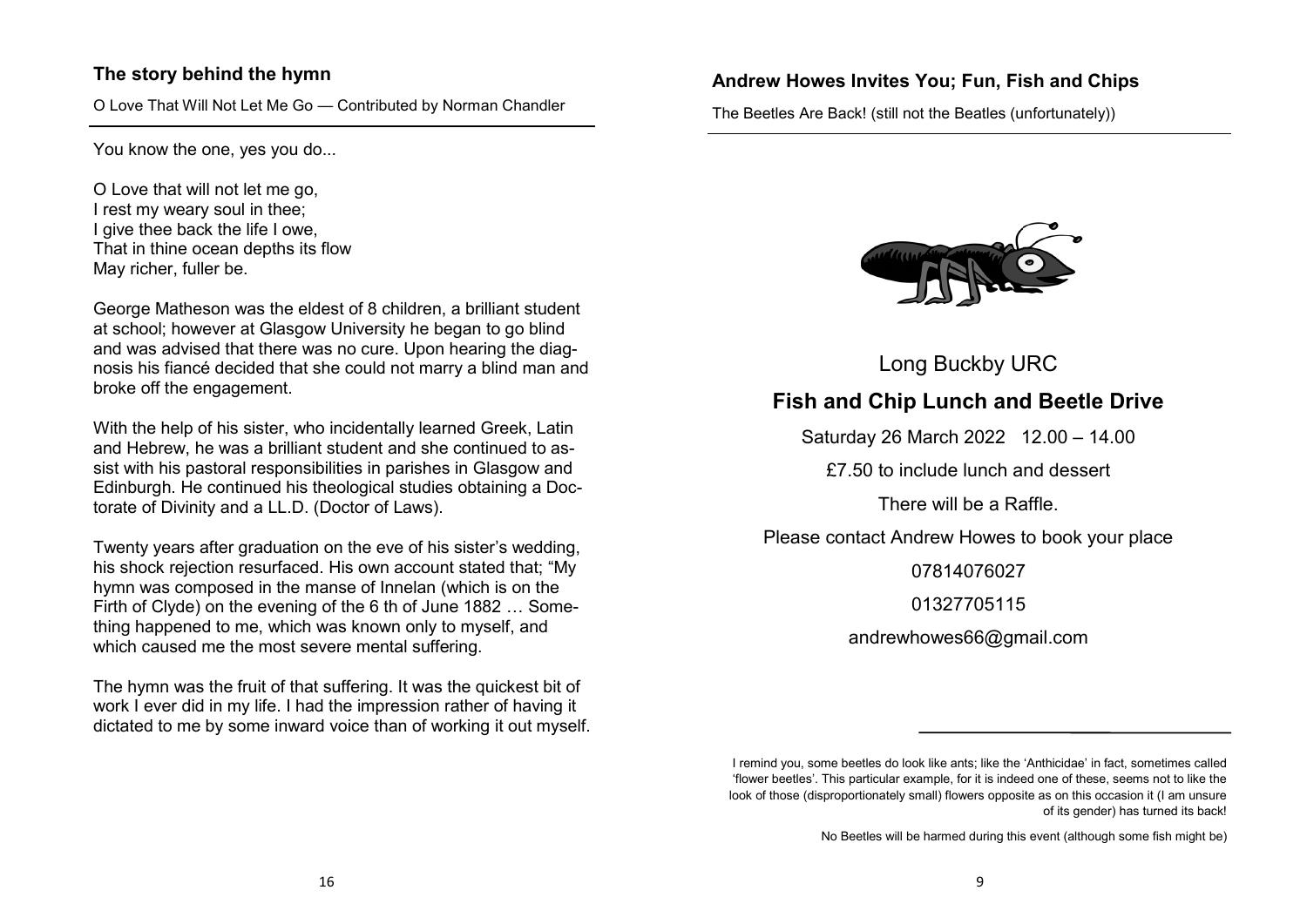## **Creaton News**

News from Margaret Anderson

#### **Hello from Creaton everyone!**

#### **Our Mission Statement:**

Worship God joyfully Offer Christ faithfully Promote growth hopefully Serve others lovingly.

#### **Pilots**

Meets on Monday nights led by Marion Heard

#### **Poppies Coffee Shop**

Is open from 10.00am to 12 noon Wednesday and Friday.

Poppies is closed on Mondays, Tuesdays and Thursdays. Everyone is most welcome to come, and people in the village are very pleased that it is back open.

#### **Mothering Sunday**

Service with the URC and St Michael's Parish Church at the URC Chapel at 11am; with Rev Geoff Townsend taking the service and Rev Alison Twigg preaching.

#### **Margaret.**



# **Lent Course Opportunities**

In Person or on Zoom (Purchase of the book is not required)

#### **Meeting at Kilsby URC Tuesdays at 2pm**

Led by Rev Craig Muir and following the book written by Paula Gooder

Paula Gooder, Journey to the Empty Tomb (Canterbury Press, 2014)

Journey to the Empty Tomb

March 8th Towards Jerusalem March 15th The Last Supper March 22nd Gethsemane March 29th The Crucifixion April 5th The Empty Tomb

All meetings at the chapel on a Tuesday afternoon at 2pm. Everyone is welcome.

OR

#### **Meeting on Zoom Wednesdays at 7pm**

Led by Rev Liz Adams and following the same book written by Paula Gooder:

Paula Gooder, Journey to the Empty Tomb (Canterbury Press, 2014)

Journey to the Empty Tomb

| Towards Jerusalem |
|-------------------|
| The Last Supper   |
| Gethsemane        |
| The Crucifixion   |
| The Empty Tomb    |
|                   |

**To join Zoom meetings, follow this link**:

https://us02web.zoom.us/ j/82126278422pwd=REZjRFZsbEdpSHFOUmZoOEZQUFpnQT09

**As a clickable link can be found on the Long Buckby URC website front page.**

#### **Something for you to give up for Lent; your worry, fear and doubt.**

"Leave it there, leave it there Take your burden to the Lord and leave it there If you trust and never doubt, he will surely bring you out, Take your burden to the Lord and leave it there."

> Refrain from the hymn; 'If the world from you withholds its silver and gold'  $\sim$  Charles Albert Tindlev, ca.1906

**You may want to do this for Lent and beyond**

**Yes you do...**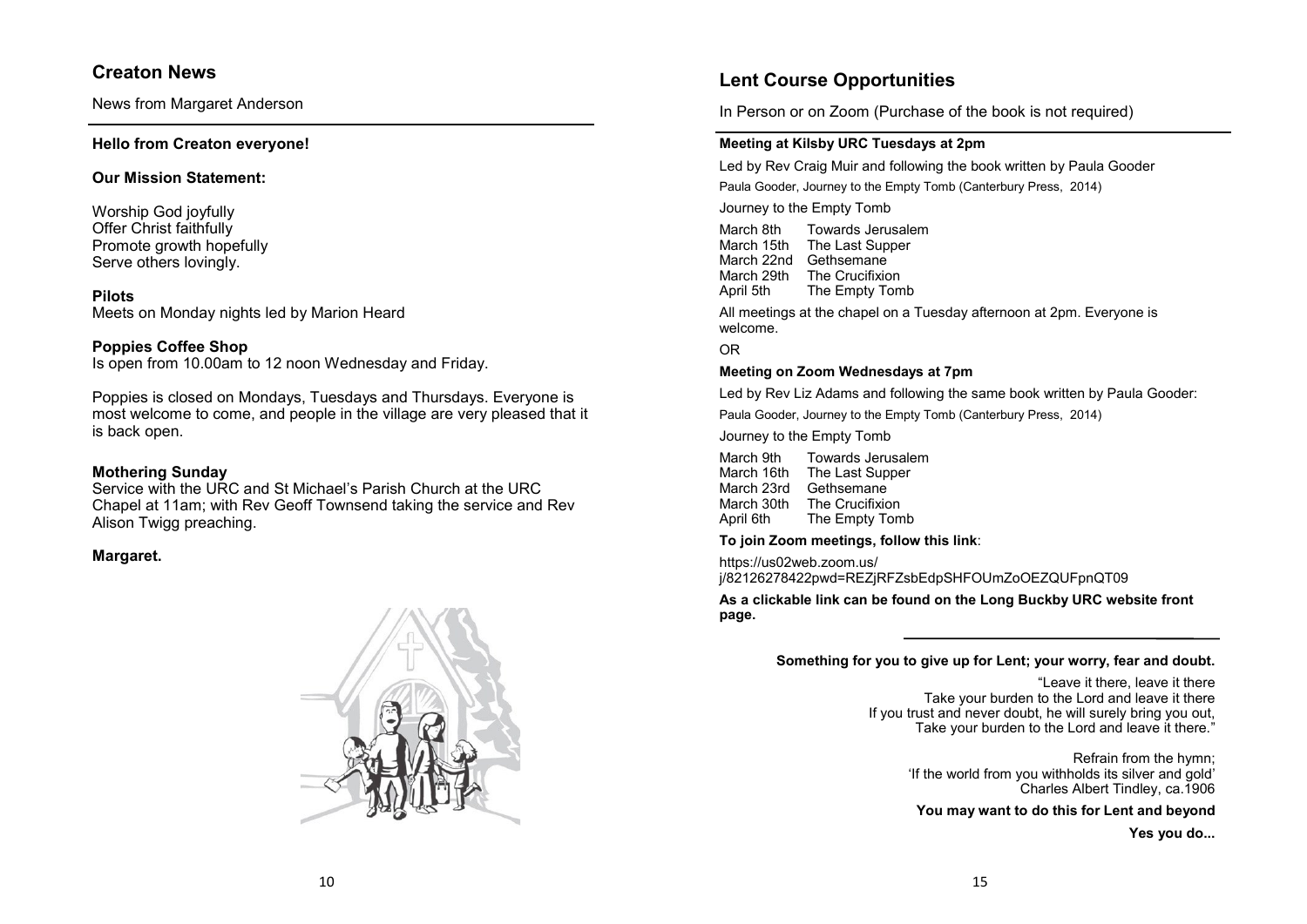# **Crick News**

News from Jenny Goodger

## **Hello from Crick everyone!**

The purpose of this church is to provide a warm, welcoming place for people of all ages to worship God and to grow in faith.

## **Chapel Birthdays**

Happy birthday wishes to Joan Saunders and Beth Stanley who have birthdays around this time.

## **At The Last Joint Service**

What a pleasure to join friends from all churches in the pastorate at the joint service at Long Buckby [last] Sunday [30/01/22] and to hear from both Liz Adams and Craig Muir. Thank you, Long Buckby, for hosting us.

## **Coffee Mornings**

Coffee mornings are now back as a regular feature on the first Saturday of the month.

Although we have had limited opportunities to meet, (we all know why!) we have managed to make these donations: £100 each to Crick Rainbows and Crisis at Christmas in 2020; £140 to Breast Cancer Now and £100 to Crisis at Christmas in 2021. This brings our donations to various charities since 1999 to a splendid total of £17,989.34

Thank you, 'regulars' for all your generosity. We look forward to a more sociable year in 2022.

## **Women's World Day of Prayer**

Crick URC is delighted to be hosting this service once again, at 7.15 pm on Friday March 4 th in the schoolroom. We will serve tea and coffee after the service, please come and join us if you can.

## **Jenny**

# **Kilsby News**

News from Val Janes

## **Hello from Kilsby everyone!**

## **Our Mission statement:**

The purpose of this church is to provide a warm welcoming place for all people, of any age, to worship and to learn about faith.

## **Services are on Sunday mornings at 11am**

You can find our list of Services and Preachers in the Preaching Diary.

**Pancake Day Event**

March 1st 4pm; all welcome

## **Lent Course**

Journey to the empty tomb; by Paula Gooder

March 8th towards Jerusalem March 15th the last supper March 22nd gethsemane March 29th the crucifixion April 5th the empty tomb

Meeting at the chapel on a Tuesday afternoons at 2pm. Everyone welcome.

## **Good Friday Walk**

April 15th; leaves St Faiths Church at10am, then the walk around the village and then back to the chapel approximately 11.30am for hot cross buns etc.

## **Community cafe**

Every Monday and Thursday at 9am until 12noon everyone is welcome.

## **Scrabble**

Every Wednesday at 1pm everyone is welcome.

## **Sewing**

Every other Friday at 2pm until 4pm everyone is welcome.

## **Val.**